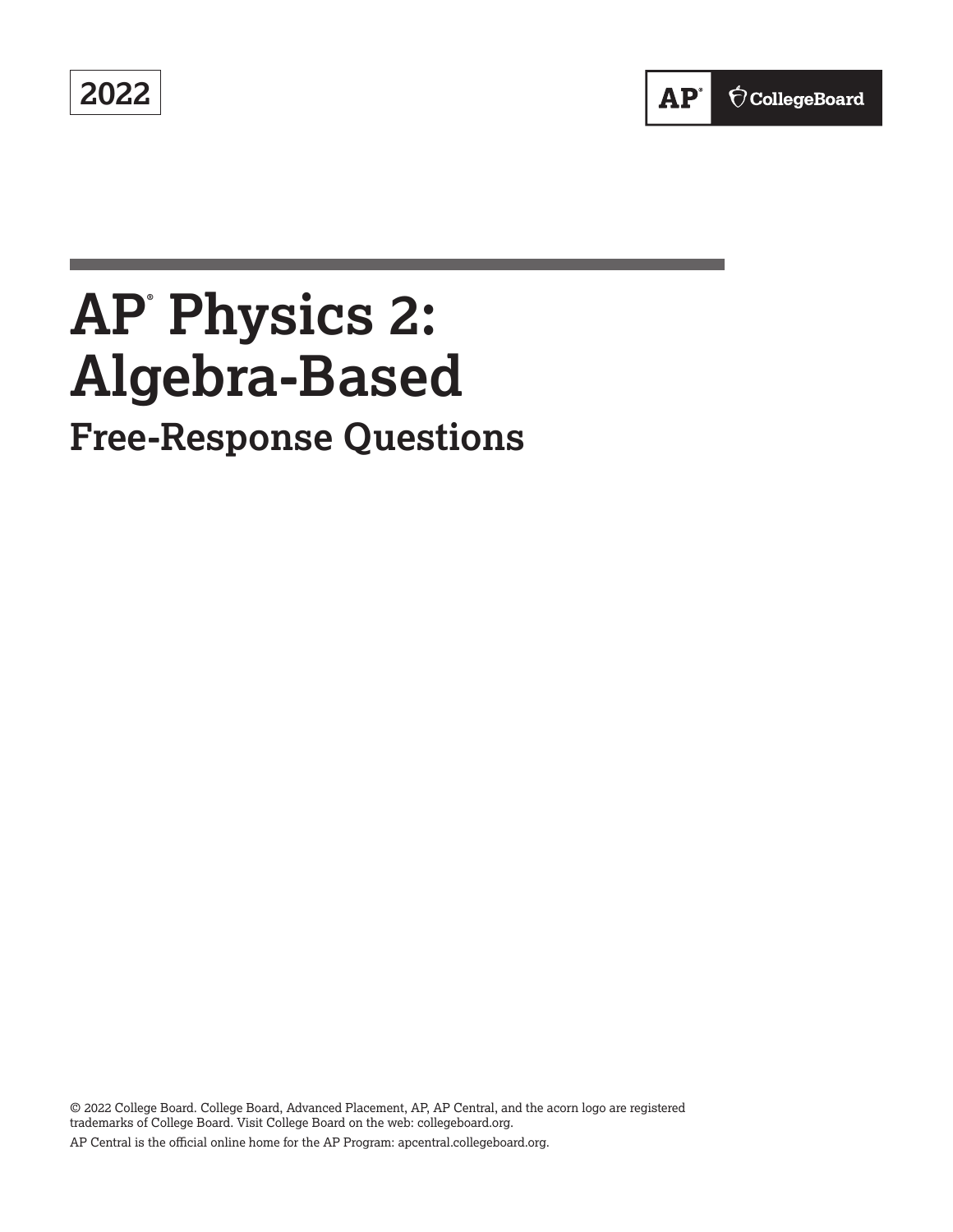## **AP® PHYSICS 2 TABLE OF INFORMATION**

| <b>CONSTANTS AND CONVERSION FACTORS</b>                          |                                                                                                           |  |  |  |  |  |
|------------------------------------------------------------------|-----------------------------------------------------------------------------------------------------------|--|--|--|--|--|
| Proton mass, $m_p = 1.67 \times 10^{-27}$ kg                     | $e = 1.60 \times 10^{-19}$ C<br>Electron charge magnitude,                                                |  |  |  |  |  |
| Neutron mass, $m_n = 1.67 \times 10^{-27}$ kg                    | 1 electron volt, $1 \text{ eV} = 1.60 \times 10^{-19} \text{ J}$                                          |  |  |  |  |  |
| Electron mass, $m_e = 9.11 \times 10^{-31}$ kg                   | Speed of light,<br>$c = 3.00 \times 10^8$ m/s                                                             |  |  |  |  |  |
| Avogadro's number, $N_0 = 6.02 \times 10^{23}$ mol <sup>-1</sup> | Universal gravitational<br>$G = 6.67 \times 10^{-11} \text{ m}^3/\text{kg} \cdot \text{s}^2$<br>constant, |  |  |  |  |  |
| Universal gas constant, $R = 8.31 \text{ J/(mol·K)}$             | Acceleration due to gravity<br>$g = 9.8$ m/s <sup>2</sup><br>at Earth's surface,                          |  |  |  |  |  |
| Boltzmann's constant, $k_B = 1.38 \times 10^{-23} \text{ J/K}$   |                                                                                                           |  |  |  |  |  |
| 1 unified atomic mass unit,                                      | 1 u = $1.66 \times 10^{-27}$ kg = 931 MeV/ $c^2$                                                          |  |  |  |  |  |
| Planck's constant,                                               | $h = 6.63 \times 10^{-34}$ J·s = 4.14 $\times 10^{-15}$ eV·s                                              |  |  |  |  |  |
|                                                                  | $hc = 1.99 \times 10^{-25}$ J·m = $1.24 \times 10^{3}$ eV·nm                                              |  |  |  |  |  |
| Vacuum permittivity,                                             | $\varepsilon_0 = 8.85 \times 10^{-12} \text{ C}^2/\text{N} \cdot \text{m}^2$                              |  |  |  |  |  |
|                                                                  | Coulomb's law constant, $k = 1/4\pi\epsilon_0 = 9.0 \times 10^9 \text{ N} \cdot \text{m}^2/\text{C}^2$    |  |  |  |  |  |
| Vacuum permeability,                                             | $\mu_0 = 4\pi \times 10^{-7}$ (T.m)/A                                                                     |  |  |  |  |  |
|                                                                  | Magnetic constant, $k' = \mu_0/4\pi = 1 \times 10^{-7}$ (T-m)/A                                           |  |  |  |  |  |
| 1 atmosphere pressure,                                           | $1 \text{ atm} = 1.0 \times 10^5 \text{ N/m}^2 = 1.0 \times 10^5 \text{ Pa}$                              |  |  |  |  |  |

|                               | meter.    | m  | mole.   | mol | watt,    | W | farad,          |         |
|-------------------------------|-----------|----|---------|-----|----------|---|-----------------|---------|
|                               | kilogram, | kg | hertz.  | Hz  | coulomb, |   | tesla,          |         |
| <b>UNIT</b><br><b>SYMBOLS</b> | second.   | S  | newton, |     | volt.    |   | degree Celsius, | $\circ$ |
|                               | ampere,   | Α  | pascal, | Pa  | ohm,     | Ω | electron volt,  | eV      |
|                               | kelvin.   |    | joule,  |     | henry.   |   |                 |         |

| <b>PREFIXES</b> |        |              |  |  |  |
|-----------------|--------|--------------|--|--|--|
| Factor          | Prefix | Symbol       |  |  |  |
| $10^{12}$       | tera   | T            |  |  |  |
| 10 <sup>9</sup> | giga   | G            |  |  |  |
| 10 <sup>6</sup> | mega   | M            |  |  |  |
| 10 <sup>3</sup> | kilo   | k            |  |  |  |
| $10^{-2}$       | centi  | $\mathbf{C}$ |  |  |  |
| $10^{-3}$       | milli  | m            |  |  |  |
| $10^{-6}$       | micro  | μ            |  |  |  |
| $10^{-9}$       | nano   | n            |  |  |  |
| $10^{-12}$      | pico   |              |  |  |  |

| VALUES OF TRIGONOMETRIC FUNCTIONS FOR COMMON ANGLES |  |              |            |              |            |              |              |
|-----------------------------------------------------|--|--------------|------------|--------------|------------|--------------|--------------|
| $\theta$                                            |  | $30^\circ$   | $37^\circ$ | $45^\circ$   | $53^\circ$ | $60^\circ$   | $90^{\circ}$ |
| $\sin \theta$                                       |  | 1/2          | 3/5        | $\sqrt{2}/2$ | 4/5        | $\sqrt{3}/2$ |              |
| $\cos\theta$                                        |  | $\sqrt{3}/2$ | 4/5        | $\sqrt{2}/2$ | 3/5        | 1/2          |              |
| $\tan \theta$                                       |  | $\sqrt{3}/3$ | 3/4        |              | 4/3        | $\sqrt{3}$   | $\infty$     |

The following conventions are used in this exam.

- I. The frame of reference of any problem is assumed to be inertial unless otherwise stated.
- II. In all situations, positive work is defined as work done on a system.
- III. The direction of current is conventional current: the direction in which positive charge would drift.
- IV. Assume all batteries and meters are ideal unless otherwise stated.
- V. Assume edge effects for the electric field of a parallel plate capacitor unless otherwise stated.
- VI. For any isolated electrically charged object, the electric potential is defined as zero at infinite distance from the charged object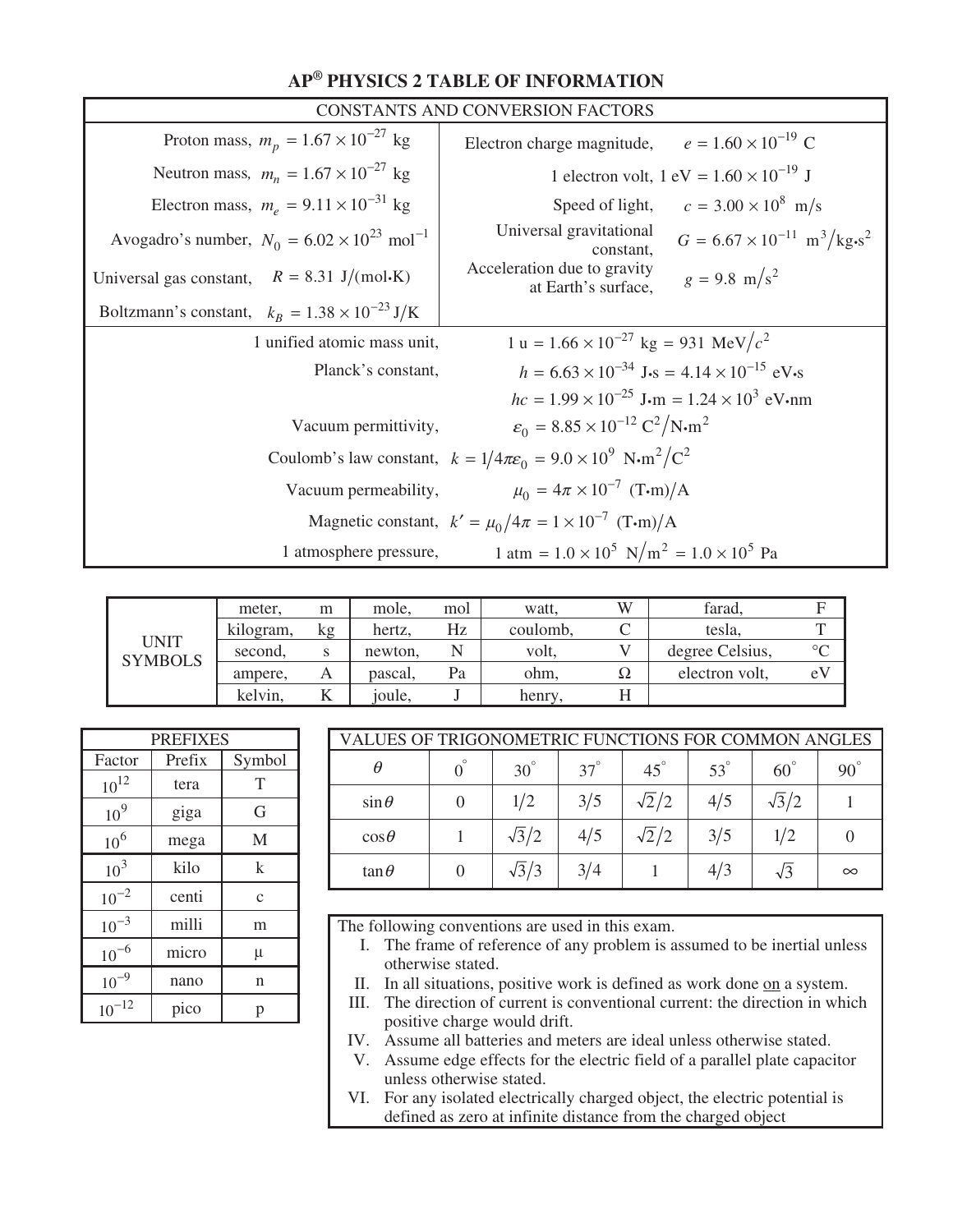## **MECHANICS**

## **ELECTRICITY AND MAGNETISM**

$$
v_x = v_{x0} + a_x t
$$
\n
$$
x = x_0 + v_{x0}t + \frac{1}{2}a_x t^2
$$
\n
$$
x = x_0 + v_{x0}t + \frac{1}{2}a_x t^2
$$
\n
$$
x = \frac{\sum F}{m} = \frac{F_{act}}{m}
$$
\n
$$
F = \begin{bmatrix} \frac{F}{c} \\ \frac{F}{c} \end{bmatrix} = \frac{F_{act}}{4\pi c_0} \Rightarrow \frac{F}{r^2}
$$
\n
$$
F = \begin{bmatrix} \frac{F}{c} \\ \frac{F}{c} \end{bmatrix} = \frac{F_{act}}{4\pi c_0} \Rightarrow \frac{F}{r^2}
$$
\n
$$
F = \begin{bmatrix} \frac{F}{c} \\ \frac{F}{c} \end{bmatrix} = \frac{F_{act}}{4\pi c_0} \Rightarrow \frac{F}{r}
$$
\n
$$
F = \begin{bmatrix} \frac{F}{c} \\ \frac{F}{c} \end{bmatrix} = \frac{F_{act}}{4\pi c_0} \Rightarrow \frac{F}{r}
$$
\n
$$
F = \begin{bmatrix} \frac{F}{c} \\ \frac{F}{c} \end{bmatrix} = \frac{F_{act}}{4\pi c_0} \Rightarrow \frac{F}{r}
$$
\n
$$
F = \begin{bmatrix} \frac{F}{c} \\ \frac{F}{c} \end{bmatrix} = \frac{F_{act}}{4\pi c_0} \Rightarrow \frac{F}{r}
$$
\n
$$
F = \begin{bmatrix} \frac{F}{c} \\ \frac{F}{c} \end{bmatrix} = \frac{F_{act}}{4\pi c_0} \Rightarrow \frac{F}{c}
$$
\n
$$
F = \begin{bmatrix} \frac{F}{c} \\ \frac{F}{c} \end{bmatrix} = \frac{F_{act}}{4\pi c_0} \Rightarrow \frac{F}{c}
$$
\n
$$
F = \begin{bmatrix} \frac{F}{c} \\ \frac{F}{c} \end{bmatrix} = \frac{F_{act}}{4\pi c_0} \Rightarrow \frac{F}{c}
$$
\n
$$
F = \begin{bmatrix} \frac{F}{c} \\ \frac{F}{c} \end{bmatrix} = \frac{F_{act}}{4\pi c_0} \Rightarrow \frac{F}{c}
$$
\n
$$
F = \
$$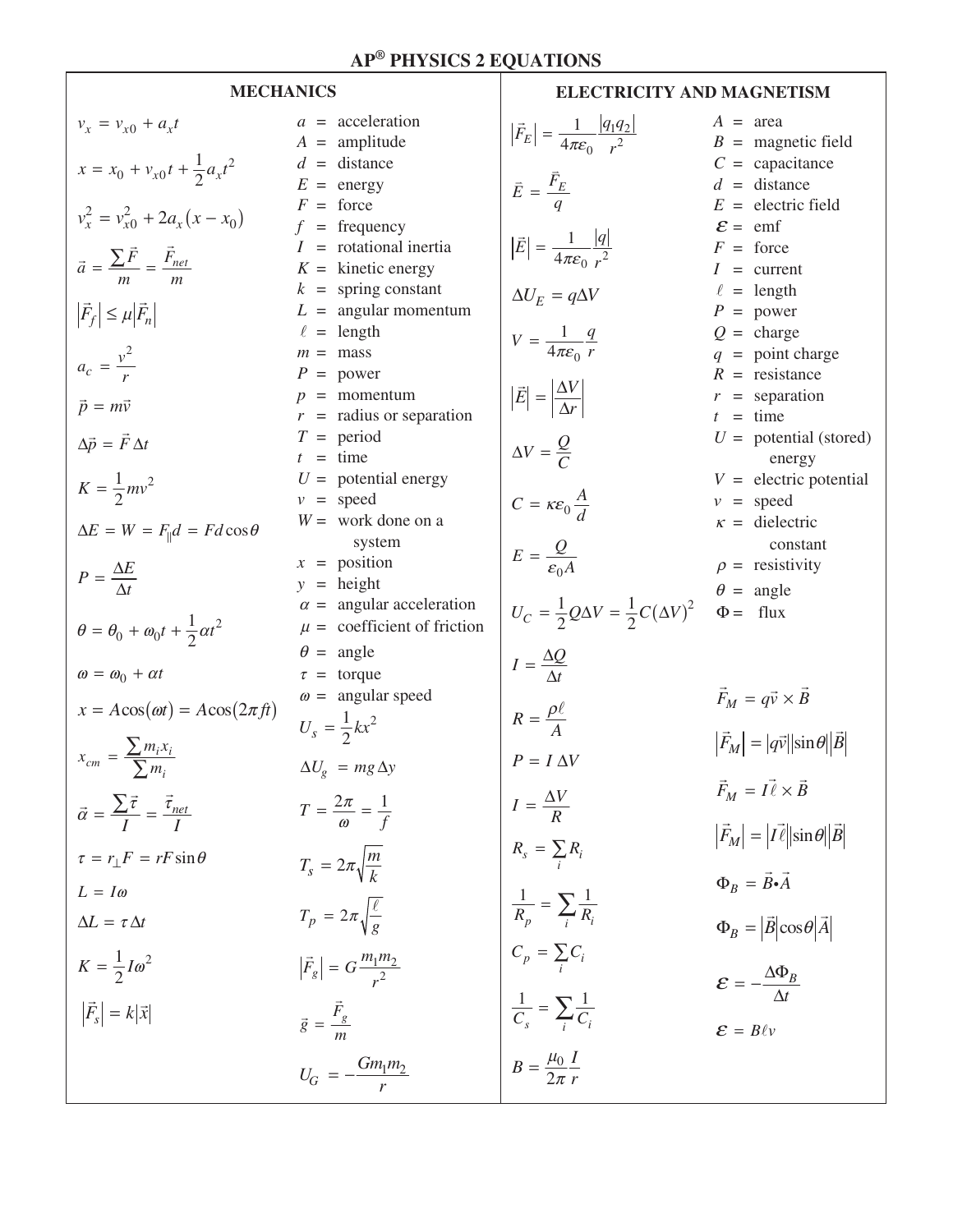#### **FLUID MECHANICS AND THERMAL PHYSICS** *A =*area  $F =$  force  $h =$  depth  $k =$  thermal conductivity  $K =$ kinetic energy  $L =$ thickness  $m =$ mass  $n =$  number of moles  $N =$  number of molecules  $P =$ pressure *Q* = energy transferred to a system by heating  $T =$  temperature  $t =$  time  $U =$  internal energy  $V =$  volume  $v = speed$  $W =$  work done on a system  $y = height$  $\rho$  = density  $\rho = \frac{m}{V}$  $P = \frac{F}{A}$  $P = P_0 + \rho g h$  $F_b = \rho V g$  $A_1v_1 = A_2v_2$  $P_1 + \rho g y_1 + \frac{1}{2} \rho {v_1}^2$  $P_2 + \rho g y_2 + \frac{1}{2} \rho {v_2}^2$ 1  $P_1 + \rho g y_1 + \frac{1}{2} \rho v$ 1  $= P_2 + \rho g y_2 + \frac{1}{2} \rho v$  $Q - kA \Delta T$ *t L*  $\frac{Q}{\Delta t} = \frac{kA \Delta}{L}$  $PV = nRT = Nk_B T$  $K = \frac{3}{2} k_B T$  $W = -P\Delta V$  $\Delta U = O + W$ **MODERN PHYSICS**  $E =$  energy  $f = \text{frequency}$  $K =$  kinetic energy  $m =$  mass *p* = momentum  $\lambda$  = wavelength  $\phi$  = work function  $E = hf$  $K_{\text{max}} = hf - \phi$ *h*  $\lambda = \frac{n}{p}$  $E = mc^2$ **WAVES AND OPTICS** *d* = separation  $f =$  frequency or focal length  $h$  = height  $L =$  distance  $M =$  magnification  $m =$ an integer  $n =$  index of refraction *s* = distance  $v = speed$  $\lambda$  = wavelength  $\theta$  = angle  $\lambda = \frac{v}{f}$  $n = \frac{c}{v}$  $n_1 \sin \theta_1 = n_2 \sin \theta_2$  $\frac{1}{s_i} + \frac{1}{s_o} = \frac{1}{f}$ *i o*  $|M| = \left| \frac{h_i}{h_o} \right| = \left| \frac{s_i}{s_o} \right|$ *s s*  $\Delta L = m\lambda$  $d \sin \theta = m\lambda$ **GEOMETRY AND TRIGONOMETRY**  $A = \text{area}$ *C* = circumference  $V =$  volume *S* = surface area  $b = \text{base}$  $h =$ height  $\ell =$  length  $w = \text{width}$  $r =$  radius Rectangle  $A = bh$ Triangle  $A = \frac{1}{2}bh$ Circle  $A = \pi r^2$  $C = 2\pi r$ Rectangular solid  $V = \ell wh$ Cylinder  $V = \pi r^2 \ell$  $S = 2\pi r \ell + 2\pi r^2$ Sphere  $V = \frac{4}{3}\pi r^3$  $S = 4\pi r^2$ Right triangle  $c^2 = a^2 + b^2$  $\sin \theta = \frac{a}{c}$  $\cos \theta = \frac{b}{b}$  $\theta = \frac{b}{c}$  $\tan \theta = \frac{a}{b}$ *c a b q* 90°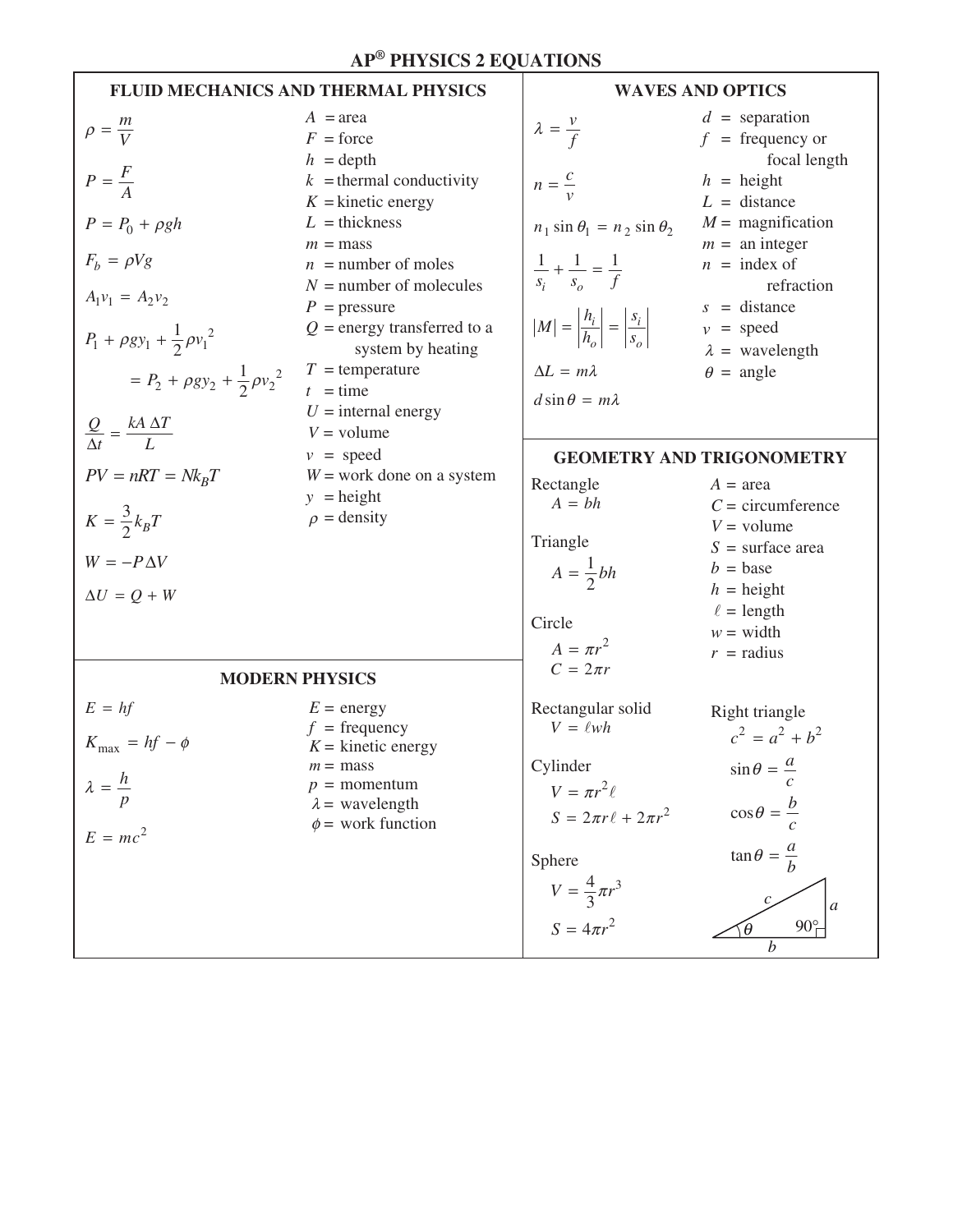#### Begin your response to **QUESTION 1** on this page.

#### **PHYSICS 2**

## **SECTION II**

#### **Time—1 hour and 30 minutes**

#### **4 Questions**

**Directions:** Questions 1 and 4 are short free-response questions that require about 20 minutes each to answer and are worth 10 points each. Questions 2 and 3 are long free-response questions that require about 25 minutes each to answer and are worth 12 points each. Show your work for each part in the space provided after that part.



1. (10 points, suggested time 20 minutes)

Students are investigating electromagnetic wave phenomena in transparent media. They use a string to support a stationary thin, rectangular block of mass  $m_b$ , volume  $V_b$ , and density  $\rho_b$ . The block has two narrow slits in its center and is submerged in a glass tank containing water with density  $\rho_w$ , as shown above.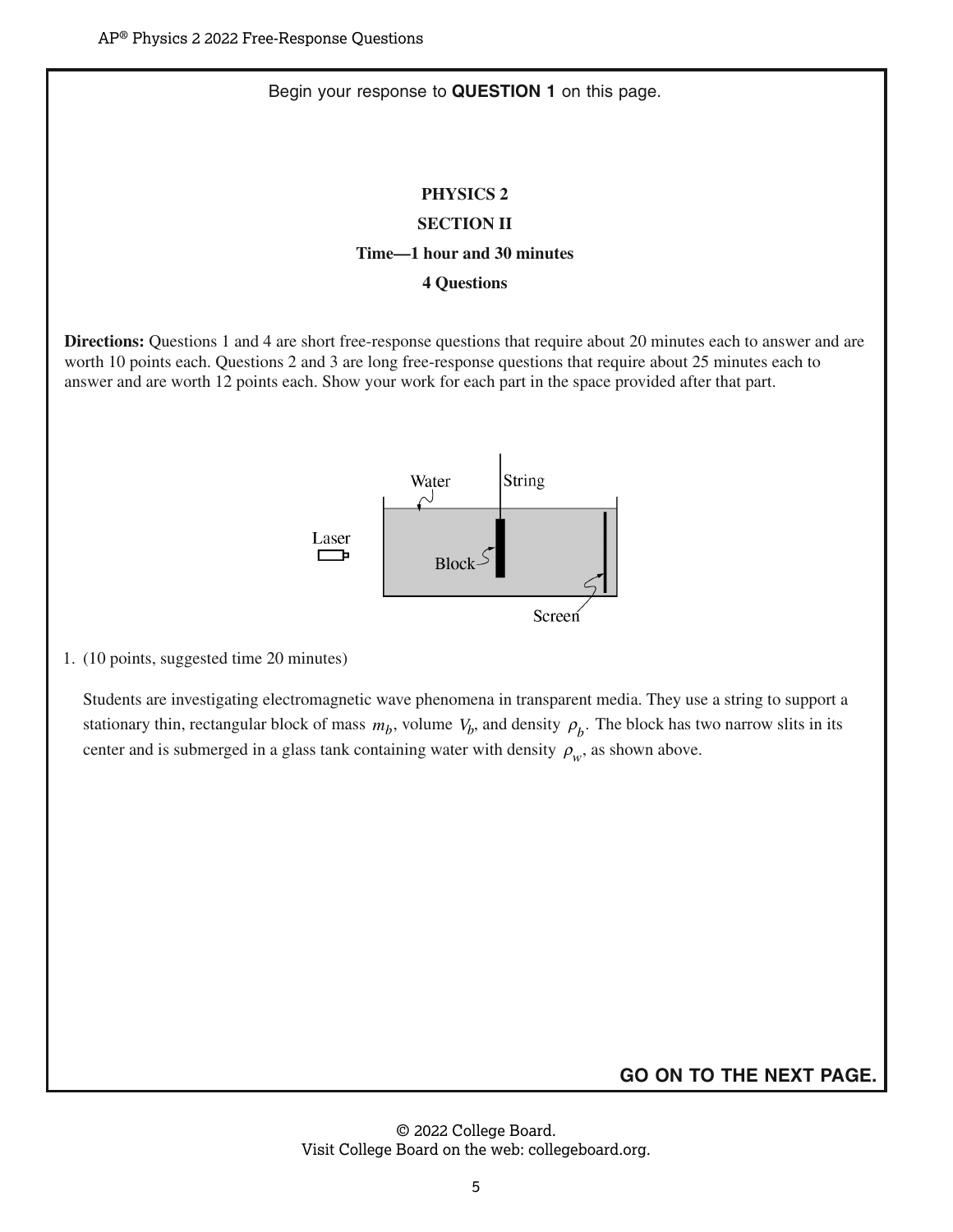Continue your response to **QUESTION 1** on this page.

(a)

i. On the dot below, which represents the block, draw and label the forces that are exerted on the block. Each force must be represented by a distinct arrow starting on, and pointing away from, the dot.



ii. Derive an expression for the force exerted on the block by the string in terms of the given quantities and physical constants, as appropriate.

**GO ON TO THE NEXT PAGE.**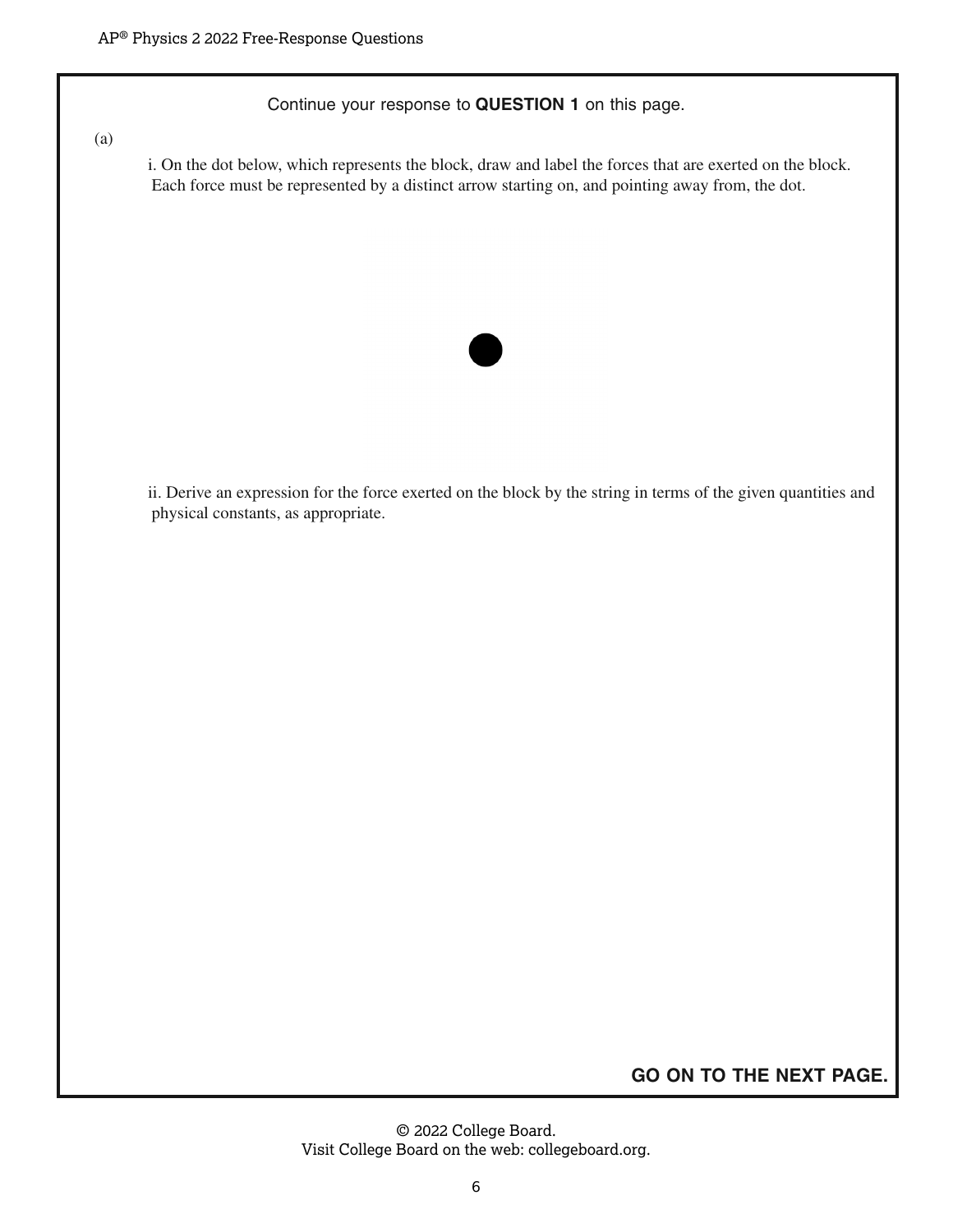#### Continue your response to **QUESTION 1** on this page.

(b) A monochromatic laser beam is incident perpendicular to the wall of the tank. The beam passes through the slits in the block. An interference pattern is formed on the screen inside the tank. The water is then replaced with a clear fluid with a greater index of refraction than that of water. In a coherent, paragraph-length response, describe how the greater index of refraction of the new fluid affects the interference pattern. Explain your reasoning in terms of speed, frequency, and wavelength of the light.



(c) The block is replaced by a triangular prism, as shown above. The path of the beam is indicated by the dotted line, and the beam reaches the screen at point *P*. The fluid is then removed from the tank, and the prism is surrounded by air. Predict whether the beam will reach the side of the tank above point *P*, at point *P*, or below point *P* when the prism is surrounded by air. Support your answer using physics principles.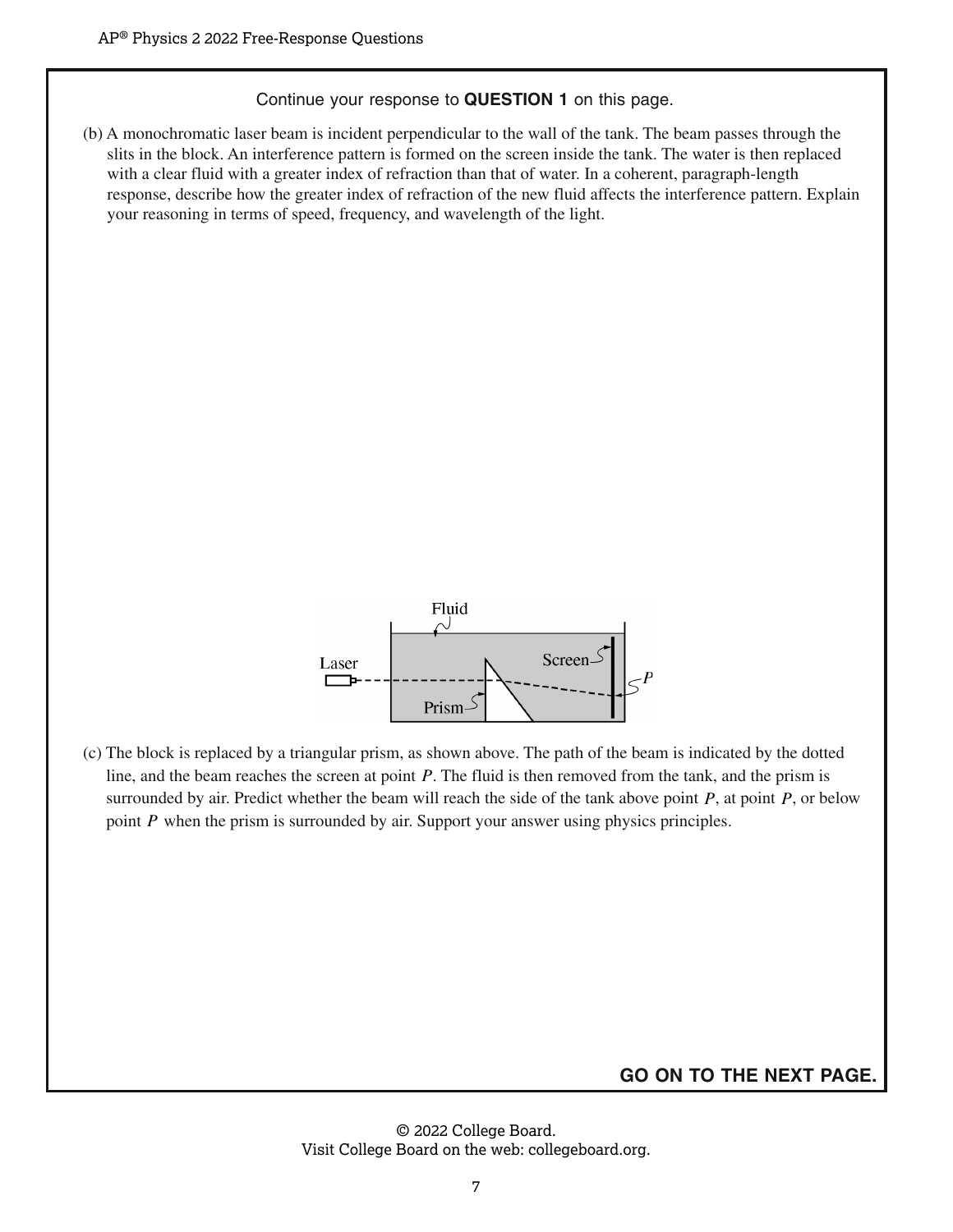Begin your response to **QUESTION 2** on this page.



2. (12 points, suggested time 25 minutes)

Students perform an experiment with a battery and four resistors, A, B, C, and D. The resistance of resistors A and C is  $R_A = R_C = R$ . The resistance of resistors B and D is  $R_B = R_D = 2R$ . The students create the two circuits shown above and measure the potential differences  $\Delta V_A$ ,  $\Delta V_B$ ,  $\Delta V_C$ , and  $\Delta V_D$  across resistors A, B, C, and D, respectively.

(a) From greatest to least, rank the magnitudes of the potential differences across the resistors. Use "1" for the greatest magnitude, "2" for the next greatest magnitude, and so on. If any potential differences have the same magnitude, use the same number for their ranking.

 $\Delta V_{\rm A}$   $\Delta V_{\rm B}$   $\Delta V_{\rm C}$   $\Delta V_{\rm D}$ 

Justify your answer.

In another experiment, the students have a capacitor with unknown capacitance  $C_{U}$ . They want to determine  $C_{U}$ by using a battery of potential difference 4.5 V and several other capacitors of known capacitance. They create circuits with the battery, the unknown capacitor, and one of the capacitors of known capacitance. The students wait until the capacitors are fully charged and then record the potential difference Δ*V*<sub>known</sub> across the known capacitor and the potential difference  $\Delta V_U$  across the unknown capacitor. Their data are shown in the table on the following page.

## **GO ON TO THE NEXT PAGE.**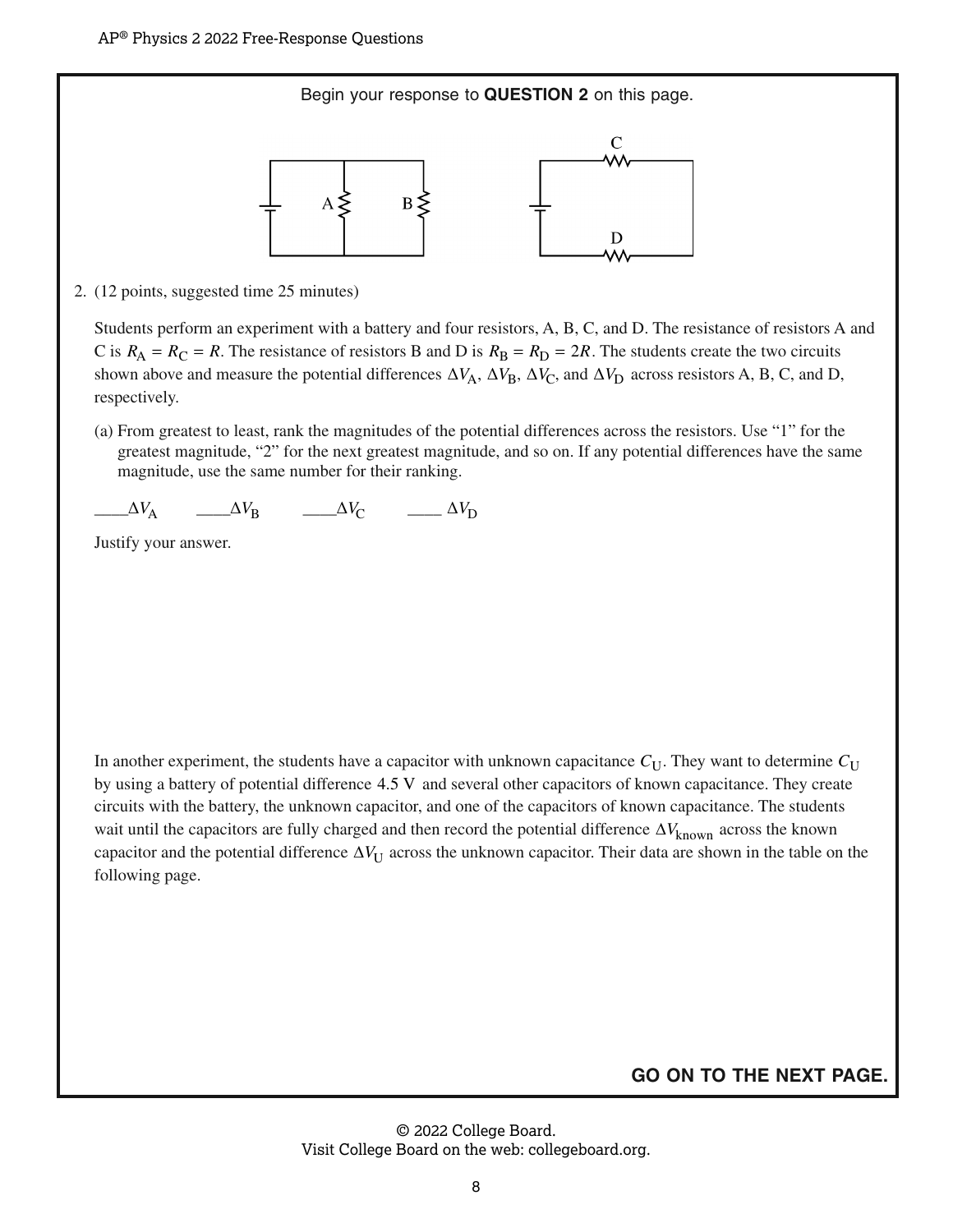#### Continue your response to **QUESTION 2** on this page.

| Known<br>Capacitance of<br>Capacitors $(\mu F)$ | $\Delta V_{\text{known}}$ (V) | $\Delta V_U$ (V) |  |
|-------------------------------------------------|-------------------------------|------------------|--|
| 200                                             | 0.91                          | 3.53             |  |
| 300                                             | 0.65                          | 3.74             |  |
| 400                                             | 0.51                          | 3.95             |  |
| 500                                             | 0.42                          | 4.06             |  |
| 600                                             | 0.36                          | 4.17             |  |

(b)

i. Calculate the amount of charge on the capacitor of known capacitance of 200 μF in the students' experiment.

ii. Briefly explain why the data in the table provide evidence that the capacitors are connected in series.

iii. Briefly explain why connecting the capacitors in parallel would not provide enough information to determine the capacitance of the unknown capacitor if the only measuring device available is a voltmeter.

**GO ON TO THE NEXT PAGE.**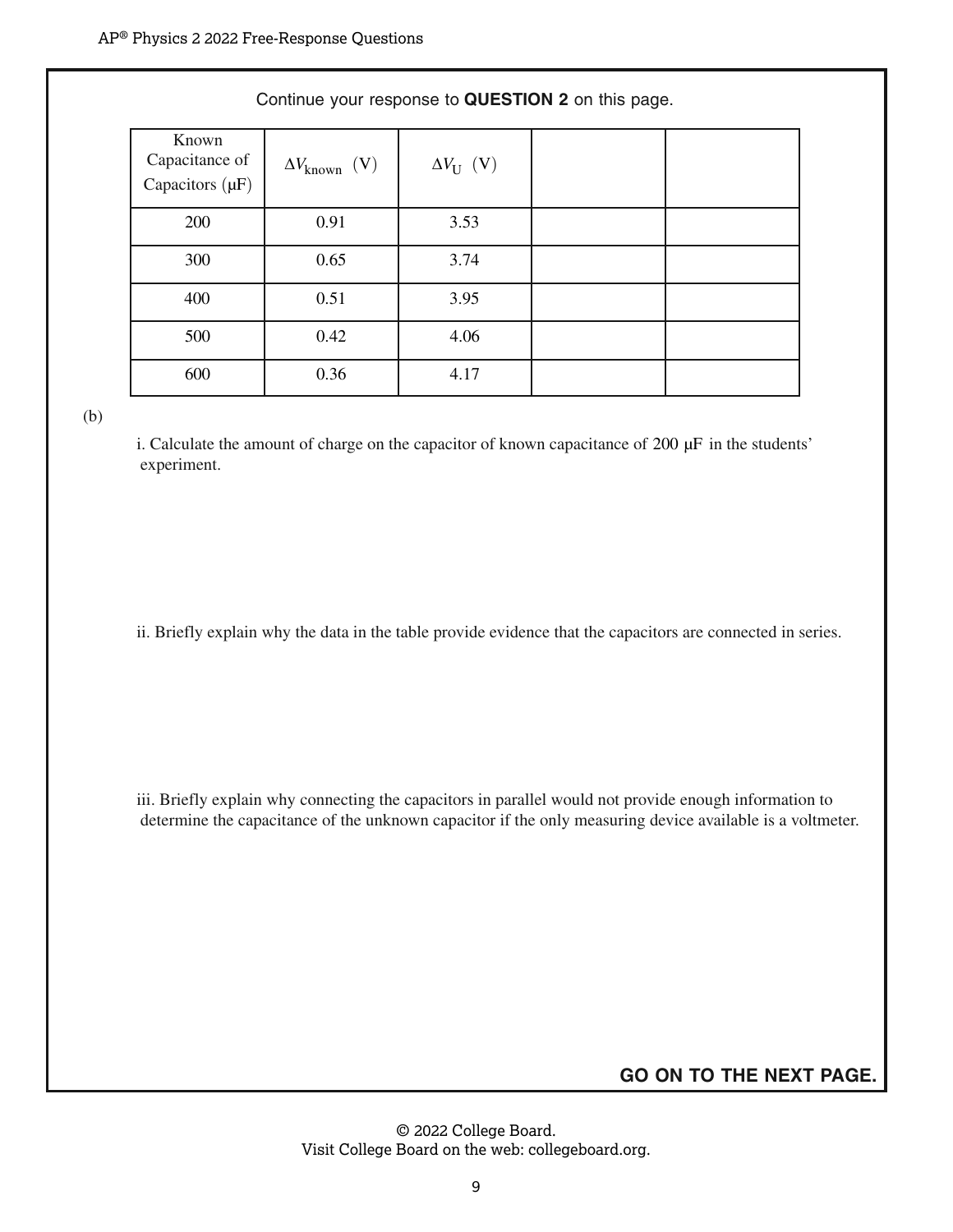Continue your response to **QUESTION 2** on this page.

(c) The students want to produce a linear graph of the data so that the capacitance  $C_{U}$  of the unknown capacitor can be determined from the slope of the best-fit line for the data.

i. Indicate two quantities that could be plotted to produce the desired graph. Use the empty columns of the data table in part (b) to record any values that you need to calculate.

Vertical axis \_\_\_\_\_\_\_\_\_\_\_\_\_\_\_\_\_ Horizontal axis \_\_\_\_\_\_\_\_\_\_\_\_\_\_\_\_\_

ii. Label the axes below and provide an appropriate scale with units. Plot the data points for the quantities indicated in part  $(c)(i)$  on the axes and draw a best-fit line.



iii. Using your best-fit line, determine the capacitance of capacitor  $C_U$ .

**GO ON TO THE NEXT PAGE.**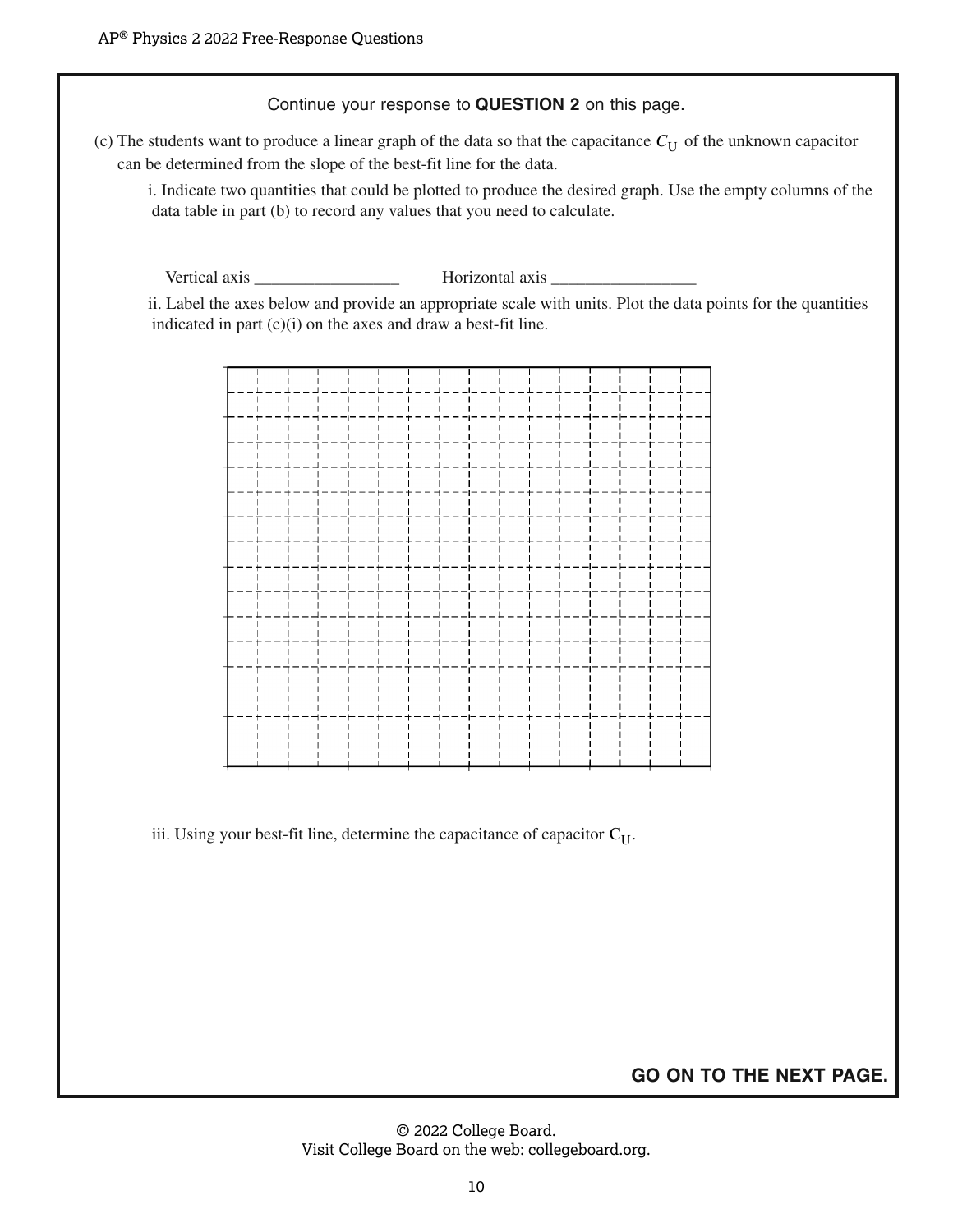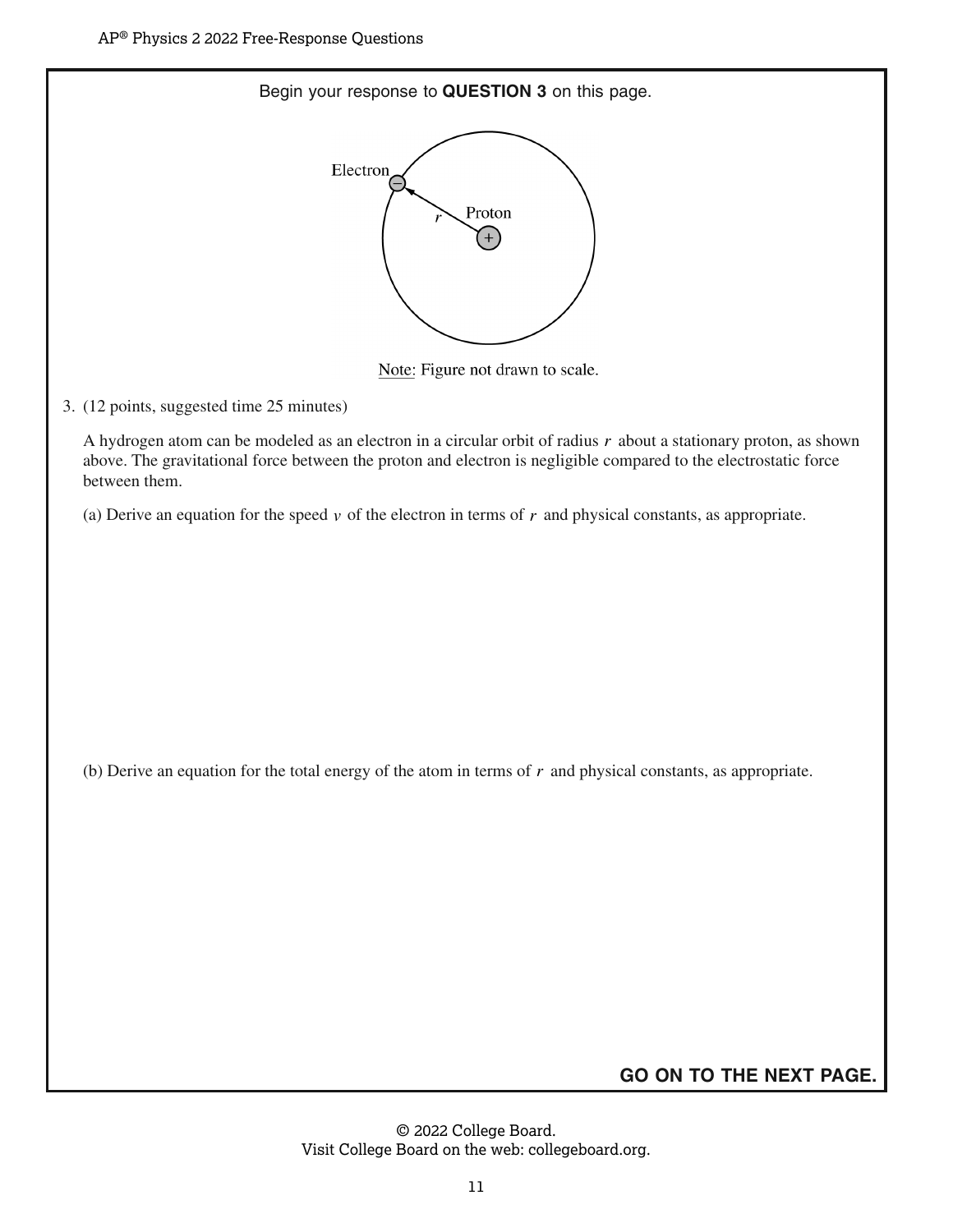Continue your response to **QUESTION 3** on this page.

(c) When the hydrogen atom absorbs a photon, the electron moves to an orbit with a larger radius and the total energy of the atom increases. Is your equation for the energy derived in part (b) consistent with this description of the model of a hydrogen atom absorbing a photon? Explain why the equation is or is not consistent.

(d) Experiments show that a hydrogen atom can absorb a photon of frequency  $3.2 \times 10^{15}$  Hz.

i. Calculate the energy of a photon with this frequency.

ii. A student claims that when a hydrogen atom absorbs a photon at this frequency, the energy could be converted into mass, adding an electron to the atom. Calculate the amount of energy needed to create a particle with the mass of an electron and determine whether or not there is sufficient energy gained by the atom to add another electron.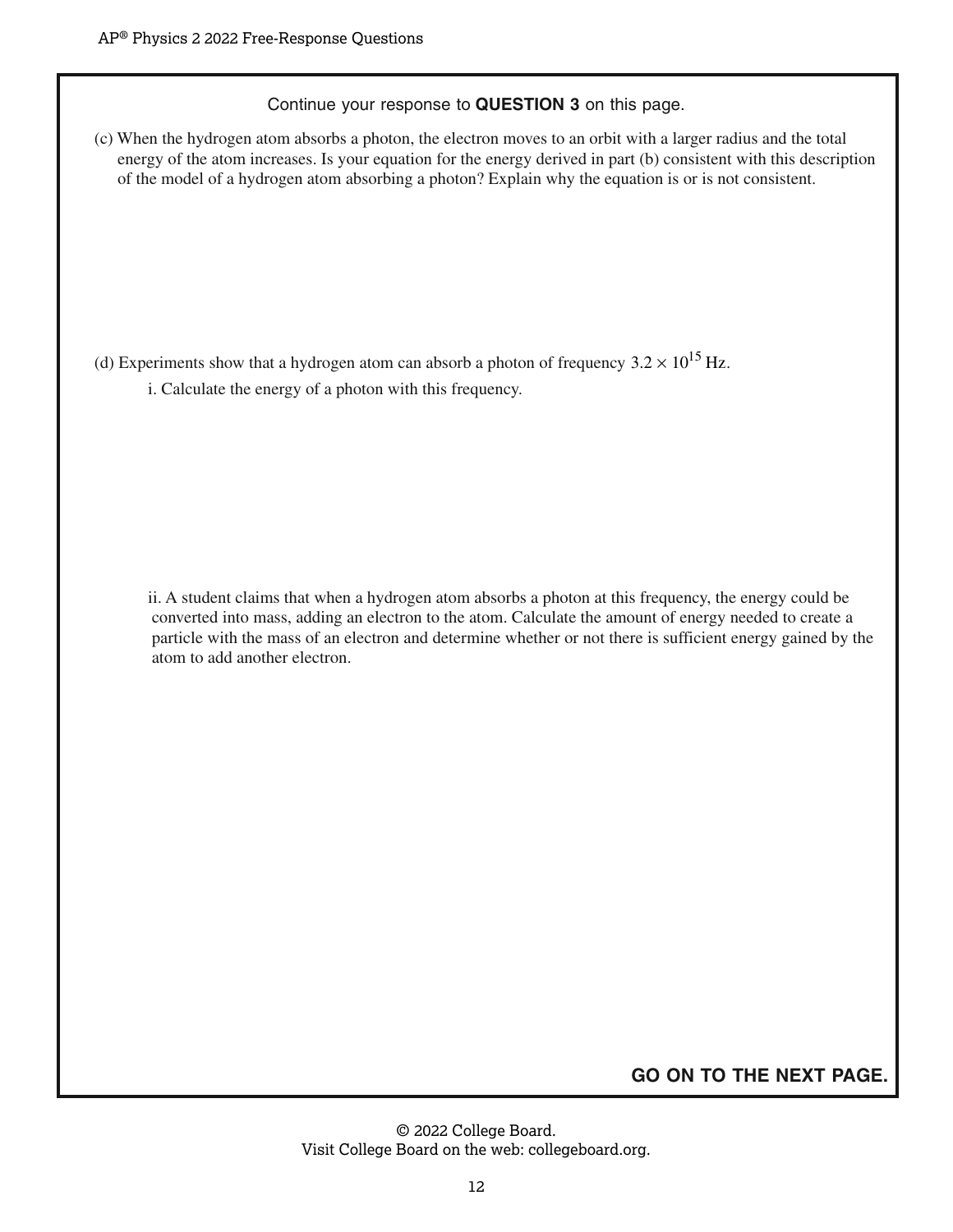

iii. The left bar chart in the figure above is complete and represents the initial electric potential energy  $U_{E,i}$  of the atom and the initial kinetic energy  $K_i$  of the electron before the photon is absorbed. In the space provided on the right, draw a bar chart to represent a possible final electric potential energy of the atom and final kinetic energy of the electron.

## **GO ON TO THE NEXT PAGE.**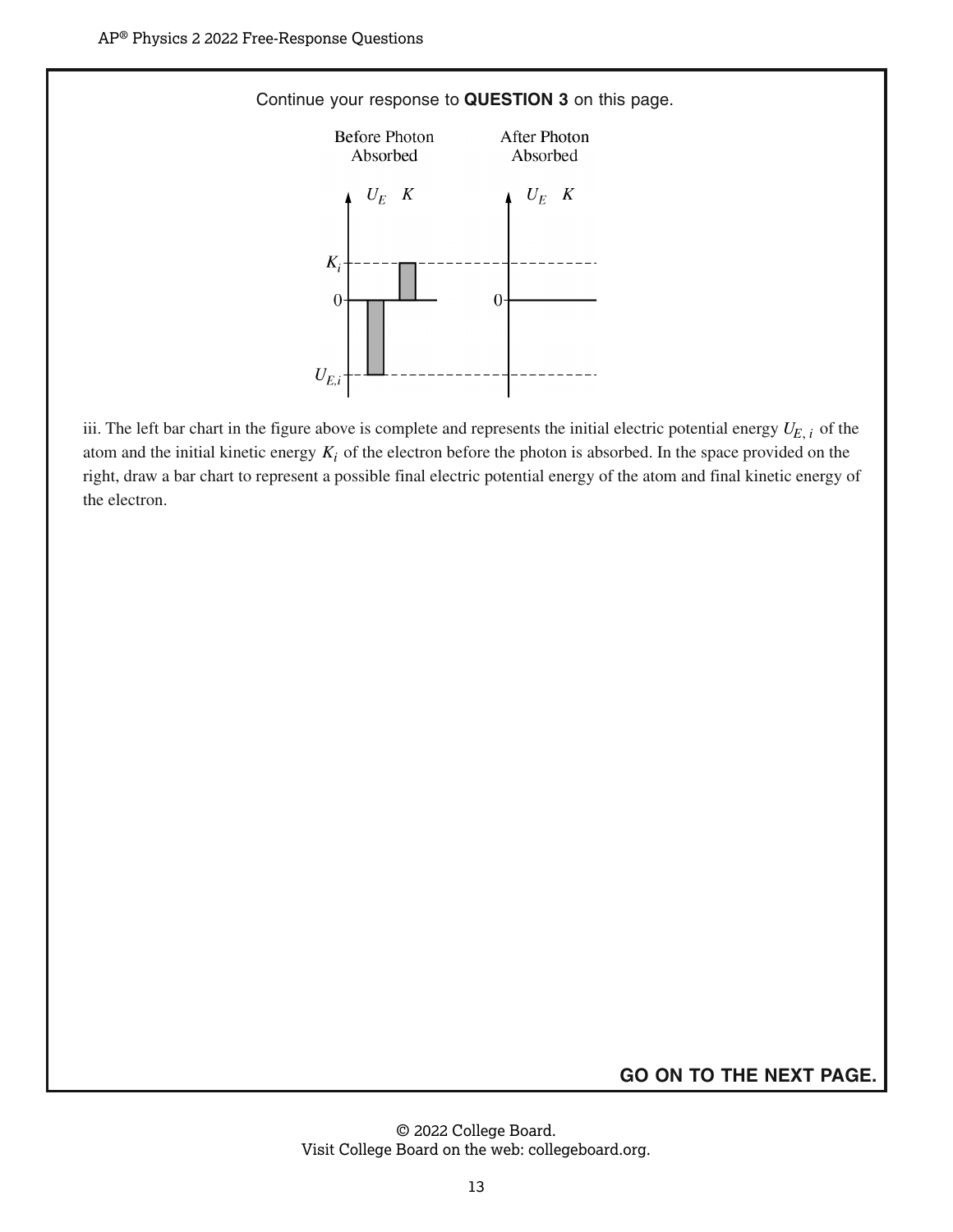

4. (10 points, suggested time 20 minutes)

At the instant shown above, a negatively charged object is moving to the left with constant velocity  $\nu$  near a long, straight wire that has a current *I* directed to the left. The region contains a uniform electric field of magnitude *E*, and the charged object is at a distance  $d$  from the wire. The figure shows the electric and magnetic forces,  $F_E$  and *F<sub>M</sub>*, respectively, exerted on the charged object.

(a) Derive an expression for  $\nu$  in terms of  $E$ ,  $d$ ,  $I$ , and physical constants, as appropriate.



(b) The charged object is removed, and a square coil with side length 2*L* is placed near the long, straight wire, as shown above. The bottom of the coil is a distance *L* from the wire. The magnitude of the magnetic field due to the current in the wire is  $3B_0$  at point  $P_1$  and  $B_0$  at point  $P_2$ .

i. Write an "X" at a location on the figure where the magnitude of the magnetic field is  $2B_0$ . Briefly justify your reasoning.

#### **GO ON TO THE NEXT PAGE.**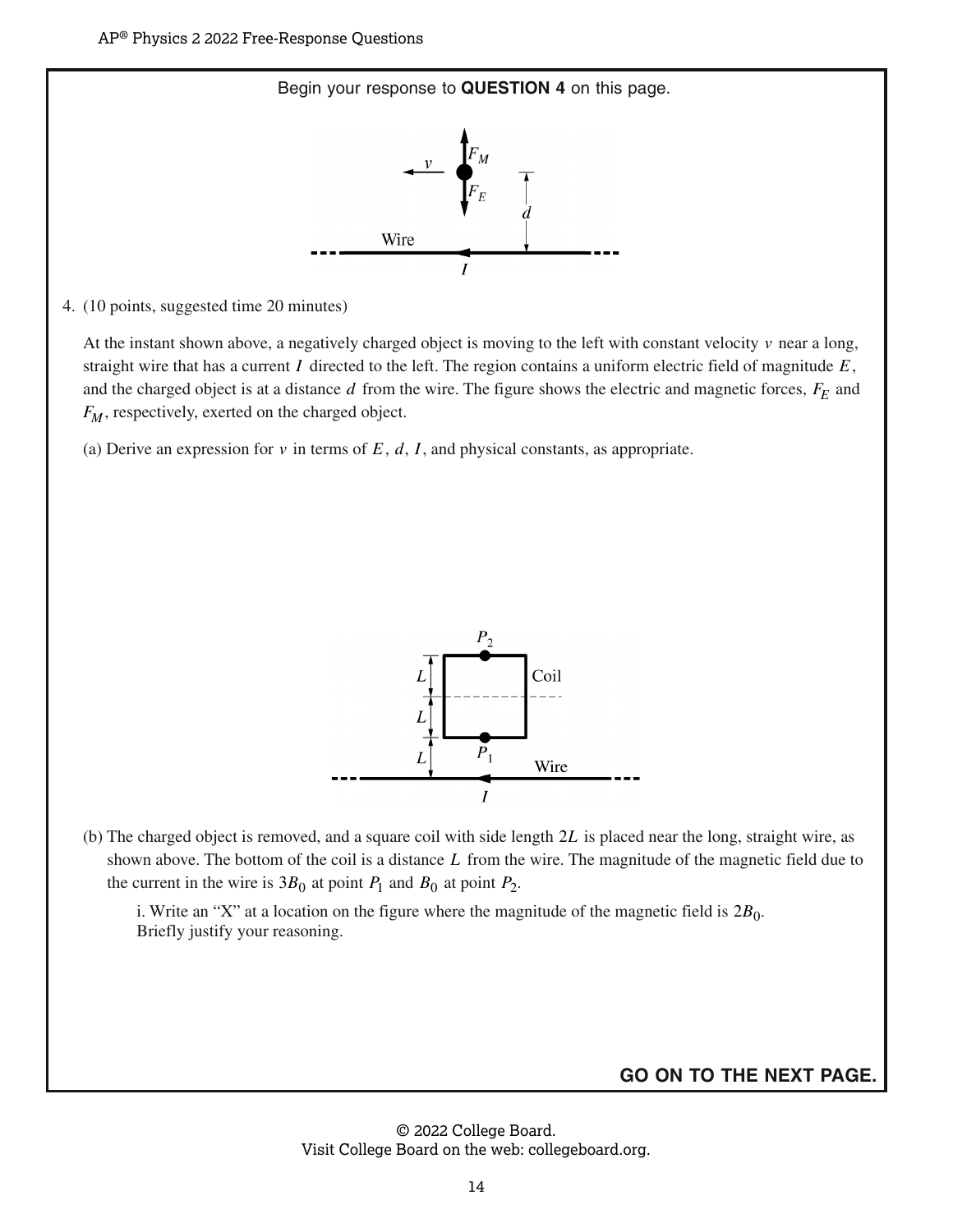Continue your response to **QUESTION 4** on this page.

ii. Over a time interval of 2.0 s, the current in the wire is decreased. The initial magnetic flux through the coil is  $5.0 \times 10^{-5}$  T⋅m<sup>2</sup> and the final magnetic flux through the coil is  $1.0 \times 10^{-5}$  T⋅m<sup>2</sup>. The coil has a total resistance of 10 Ω. Calculate the magnitude of the average current in the coil during the 2.0 s time interval.



The wire is removed and the square coil is positioned so that the coil is directly above and concentric with a round coil of wire connected to a power supply. A part of the square coil is removed and a lightbulb is connected to the coil, as shown above.

(c) During a short time interval, the current in the power supply is constantly increasing. Use physics principles to explain why the lightbulb is lit during the entire time interval.